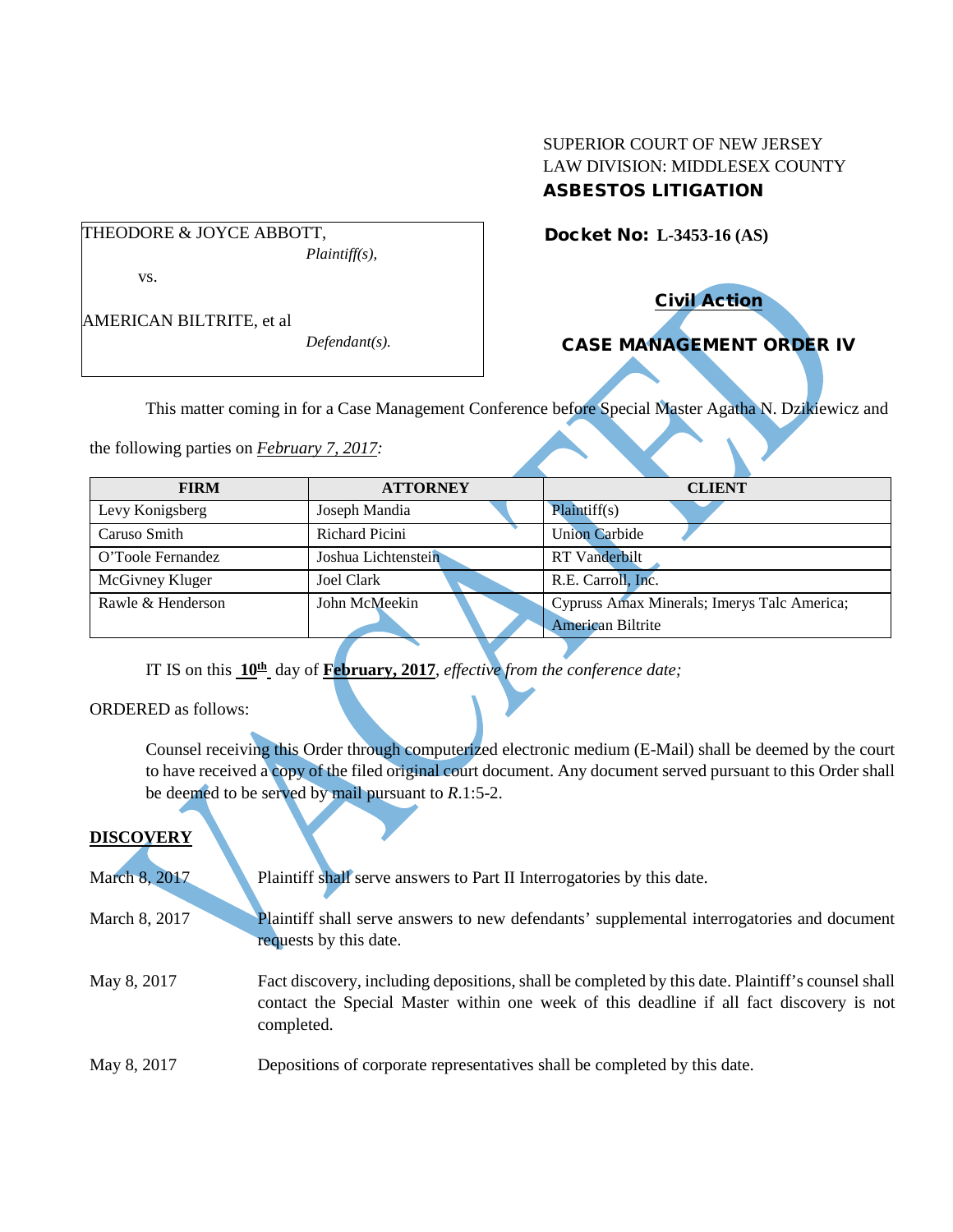## **EARLY SETTLEMENT**

July 3, 2017 Settlement demands shall be served on all counsel and the Special Master by this date.

### **SUMMARY JUDGMENT MOTION PRACTICE**

- May 12, 2017 Plaintiff's counsel shall advise, in writing, of intent not to oppose motions by this date.
- May 26, 2017 Summary judgment motions shall be filed no later than this date.
- June 23, 2017 Last return date for summary judgment motions.

#### **MEDICAL DEFENSE**

July 14, 2017 Defendants shall identify its medical experts and serve medical reports, if any, by this date. In addition, defendants shall notify plaintiff's counsel (as well as all counsel of record) of a joinder in an expert medical defense by this date.

#### **LIABILITY EXPERT REPORTS**

- May 8, 2017 Plaintiff shall identify its liability experts and serve liability expert reports or a certified expert statement by this date or waive any opportunity to rely on liability expert testimony.
- July 14, 2017 Defendants shall identify its liability experts and serve liability expert reports, if any, by this date or waive any opportunity to rely on liability expert testimony.

#### **ECONOMIST EXPERT REPORTS**

- May 8, 2017 Plaintiff shall identify its expert economists and serve expert economist report(s), if any, by this date or waive any opportunity to rely on economic expert testimony.
- July 14, 2017 Defendants shall identify its expert economists and serve expert economist report(s), if any, by this date or waive any opportunity to rely on economic expert testimony.

## **EXPERT DEPOSITIONS**

August 4, 2017 Expert depositions shall be completed by this date. To the extent that plaintiff and defendant generic experts have been deposed before, the parties seeking that deposition in this case must file an application before the Special Master and demonstrate the necessity for that deposition. To the extent possible, documents requested in a deposition notice directed to an expert shall be produced three days in advance of the expert deposition. The expert shall not be required to produce documents that are readily accessible in the public domain.

#### **PRE-TRIAL AND TRIAL**

- April 19, 2017 The settlement conference previously scheduled on this date is **cancelled**.
- August 8, 2017 @ 10:00am Settlement conference. All defense counsel shall appear with authority to negotiate settlement and have a representative authorized to negotiate settlement available by

\_\_\_\_\_\_\_\_\_\_\_\_\_\_\_\_\_\_\_\_\_\_\_\_\_\_\_\_\_\_\_\_\_\_\_\_\_\_\_\_\_\_\_\_\_\_\_\_\_\_\_\_\_\_\_\_\_\_\_\_\_\_\_\_\_\_\_\_\_\_\_\_\_\_\_\_\_\_\_\_\_\_\_\_\_\_\_\_\_\_\_\_\_\_\_\_\_\_\_\_\_\_\_\_\_\_\_\_\_\_